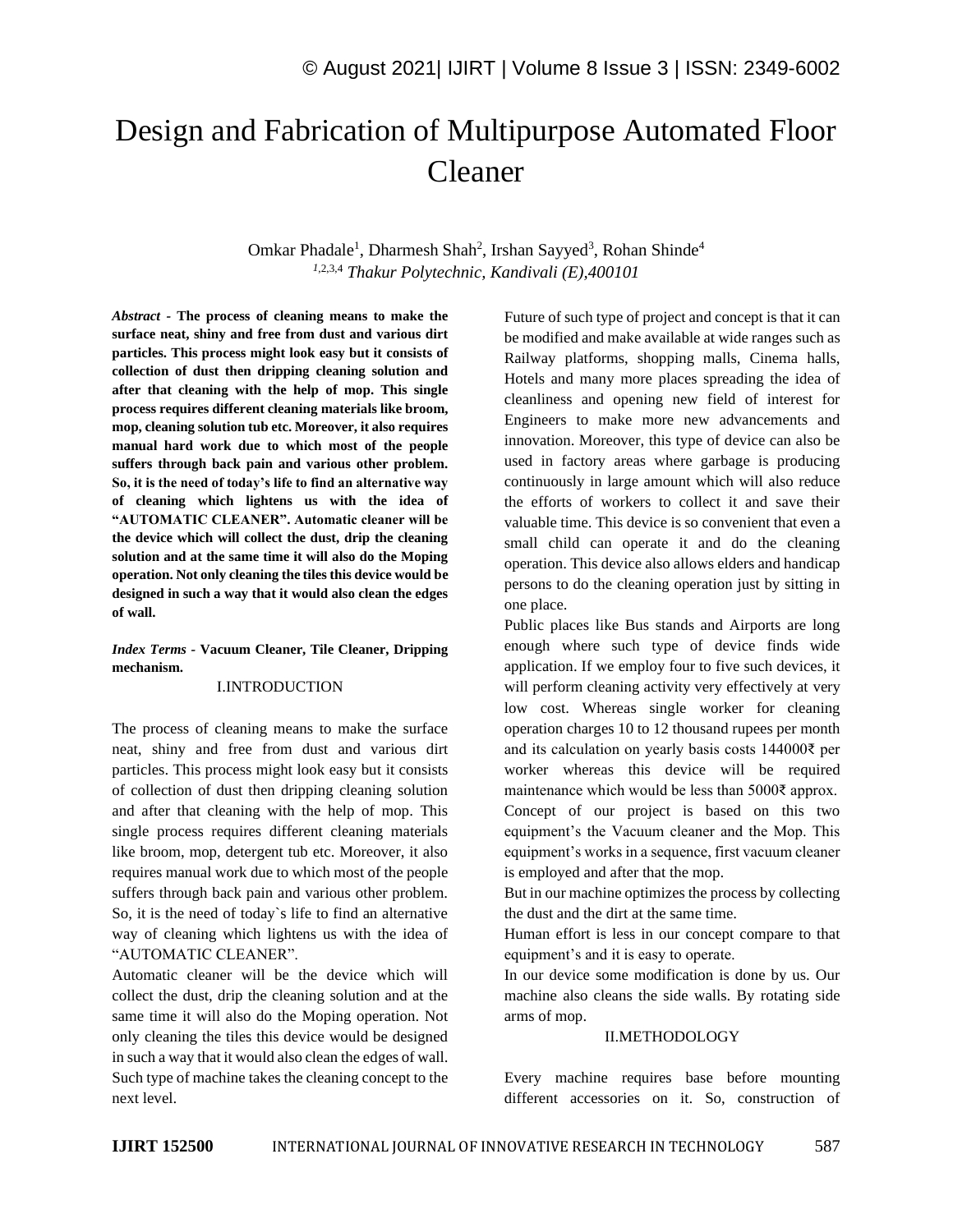Automatic cleaner was also started with its base. Base was made with help of Plywood, Ball wheels, and Robot wheels. Initially we cut the plywood (31cm x 36cm) in size. Since, we decided to make robot wheels as rear wheels we marked the accurate position of the robot wheels. Then we attached the wheels with the help of nails. Front wheels are ball wheels which are also attached with the help of nails at respected position. In this way base of the project is made.

There are many different accessories of Automatic cleaner like vacuum cleaner which requires additional container for collection of dust then water dripping mechanism which requires flexible pipes, flow controller and container for storage of cleaning agent and tile cleaner which occupies very few spaces of base. Making of this accessory was scheduled and distributed among the team mates and as per schedule we first made vacuum cleaner.

# MAKING OF VACUUM CLEANER: -

Main components of vacuum cleaner were suction blades and DC motor. Initially designing of blades was done on AutoCAD and as per CAD design we started cutting of the material. Material selected for manufacturing of blade was tin. Tin was obtained by perfume bottles. Initially bottles were cut with the help of hacksaw and marking of blades as per the dimension was done with the help of rounder and after that blade were cut with scissors. Blades were tilted to the inclination of 45 degrees as suction is possible to this angle. Further blade was attached to the DC motor which rotates at speed more than 25000rpm. Minor modifications were required during the process. In this way suction blades were manufactured. This blade was need to be fitted into suction chamber. Now suction chamber was made of PVC pipe front portion of pipe was made taper by attaching taper portion of bottle. Which was connected to the pipe from where dust was collected. Inside of suction pipe small slot is made which connects the dirt collection chamber and hence, dirt collect by pipe is transferred to the dirt chamber. Suction blades are attached at rear portion of pipe. In between suction blade and vacuum chamber fiber cloth is attached so that dust particles would not travel towards suction blade. Attachment of all these parts were done by hot glue gun. This vacuum cleaner was attached at the center of the base. In this way vacuum was manufactured.

# MAKING OF TILE CLEANER: -

As per the schedule tile cleaner was the second part. Main component of tile cleaner was sponge, disc and DC motor. Similarly, like vacuum cleaner CAD designing of tile cleaner was done and as per the available material sponge was attached to the disc and disc in turn was attached to the motor. Four PVC pipes equal in diameter were cut in equal length. Every pipe was cut in U shape on any one side. Two pipes are connected on T joint and T joint is mounted on base. The other two pipes are attached in such a way that motor, sponge and disc assembly can rotate in both horizontal and vertical direction. Horizontal direction provides cleaning of wall edges whereas vertical direction of pipe provides cleaning of tiles. Two DC motors are used each does the tile cleaning operation at 1000rpm. Motors works on 12 v of power supply which is provided by 12v 1.3 A battery. In this way Tile cleaner is manufactured.

# MAKING OF WATER DRIPPING MECHANISM: -

Main component of water dripping mechanism is flow controller. For making of water dripping mechanism, we made use of plastic container to store the water. We made holes at the bottom of the container to which pipes were attached from where water travels towards tiles. Flow controller is mounted in between of the pipes so that only required amount of fluid may travel. Container is mounted on the frame at a particular height so that water would flow with the help of gravity. At the top of container water cap is mounted from were refilling of water can be done. Water container in this model can store water of about 120 ml. In this way water dripping mechanism is manufactured.

#### WIRING: -

Wiring means connecting all the parts and make a single unit. For these main components were switch and battery. Positive terminal of different accessories is connected are connected to upper terminal of switch whereas negative terminal of battery is connected to lower terminal of the switch. Now remaining terminal of battery i.e. positive is connected to the negative terminal of the accessories and hence circuit gets completed. In this way wiring of the project is done.

CONNECTION OF THE CIRCUIT: -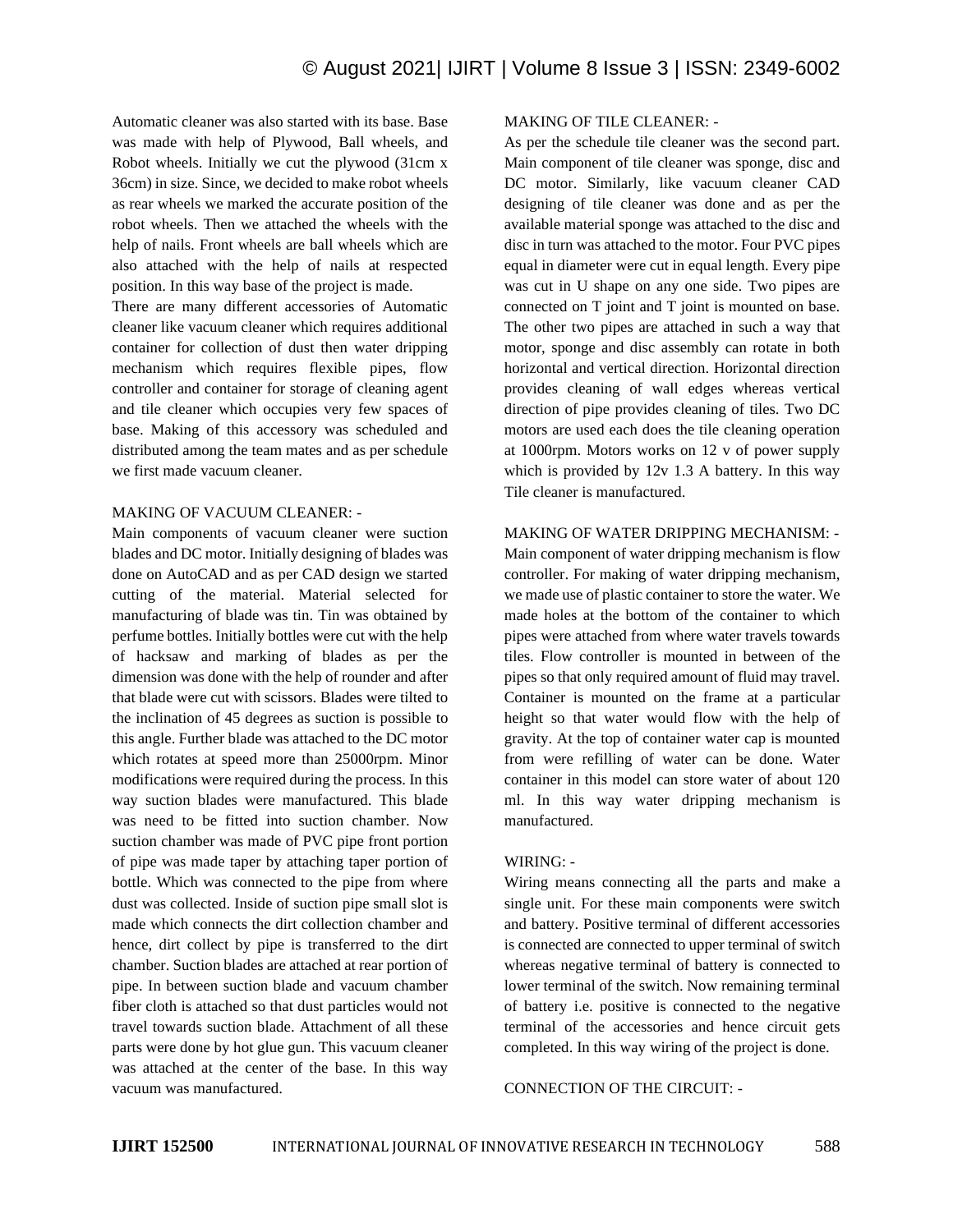# © August 2021| IJIRT | Volume 8 Issue 3 | ISSN: 2349-6002

We used two RC Circuit one act as receiver and other act as transformer on receiver there is a three terminals first terminal is used to first motor and second terminal is used main connection in this terminal is connected to the battery and the last terminal is connected to the second motor both the motors are controlling by transformer on the transformer four button two buttons for one motor same as second upper button is used to move forward the direction of machine and back two button for reverse direction.

# III. COMPONENTS

#### 1.CASTOR WHEEL: -



Fig-1

These ball wheels contain a spherical metal or nylon ball positioned within a holder. The ball has 360° of freedom and is normally used to balance a robot. In Automatic cleaner castor wheel's function is to provide direction to the mechanism and is also use to steer the whole cleaner in any direction.

#### 2. DC MOTORS FOR WHEELS: -



Fig-2

This is a 12V 5 kg-cm 30rpm DC motor assembled with the wheels for the motion of the cleaner. This is a low rpm and high torque motor so that it can carry whole weight of cleaner. Two such motors were attached to the rear wheels of the cleaner.

3. MOTOR FOR VACUUM: -





To create the suction pressure at the head of vacuum motor with 12V 0.36 kg-cm 25000rpm is used. This motor was attached to the blade of cleaner to create the required suction pressure.

# 4.BATTERY: -



The function of a battery in cleaner was to provide power to various motors in the cleaner, RC circuit. This battery was 12V 5 Ah/20h rechargeable battery.

#### 5.RC CIRCUIT: -



Function of RC circuit was to control the cleaner with the help of wireless remote within the range of 5-10 m.

## IV. WORKING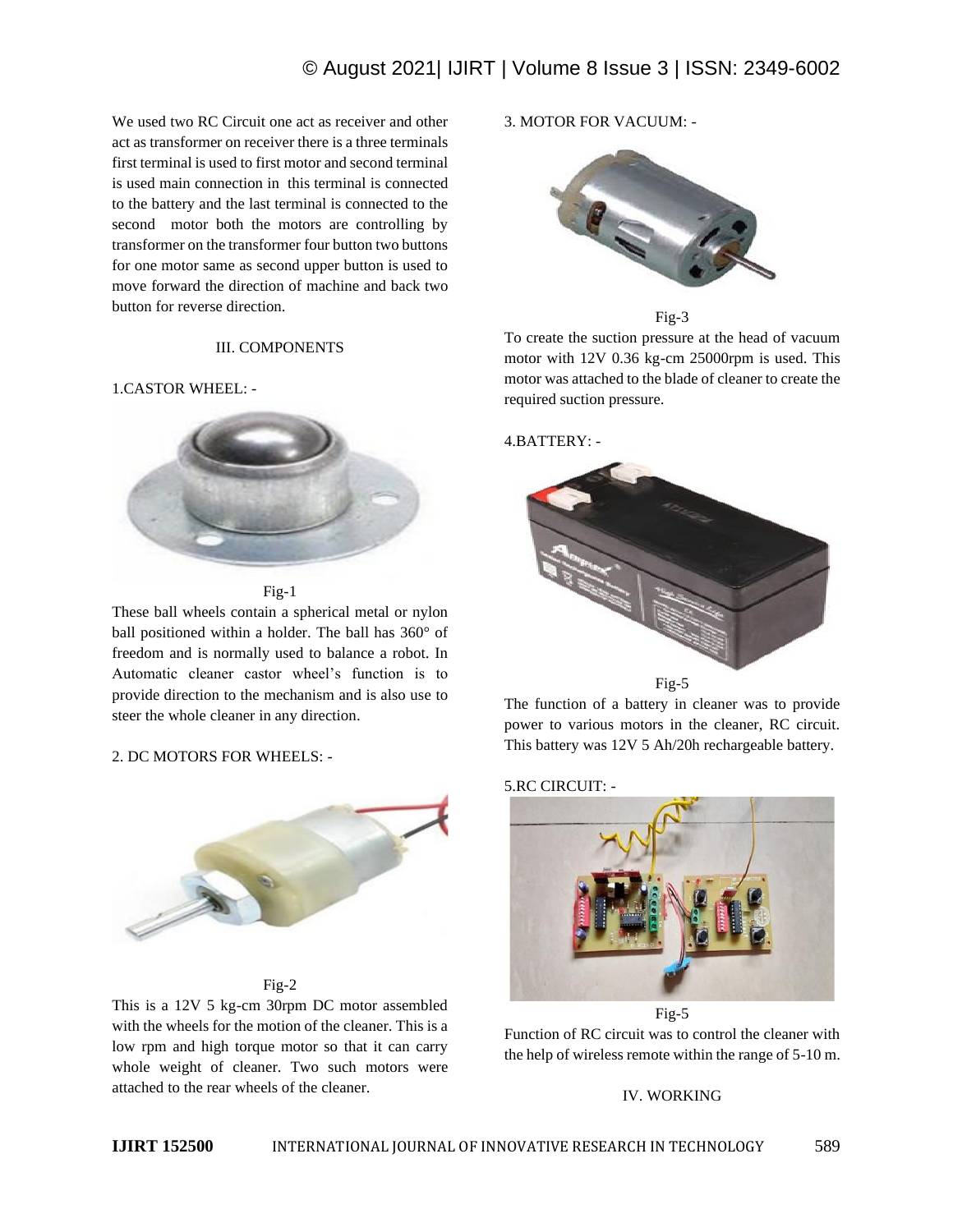# © August 2021| IJIRT | Volume 8 Issue 3 | ISSN: 2349-6002



Fig-6

Dust from the floor is collected with the help of suction created at vacuum cleaner. In order to store this dust a separate dust collector is attached in the mechanism. After collection of dust dripping mechanism is actuated the function of dripping mechanism is to drip the water in controlled amount on the floor. This quantity of water is controlled with the help of I.V circuit. After dripping mechanism tile cleaner is actuated, the function of tile cleaner is to clean the tiles or floor with the help of water dripped by dripping mechanism. Along with the floor automatic cleaner is designed in such a way that it can also clean the edges of the wall.



fig-7 The device is guided by RC circuit and direction is provided with the help of wheels and castor wheel.

## V. FUTURE ADVANCEMENT

# FOR DOMESTIC PURPOSE: -

We can make this device completely Automatic by using sensors which will also reduce the effort of operating it. Also, we can provide additional container at the top which can be used to transport small house hold things from one place to another.

# FOR PUBLIC PLACES: -

We can provide camera to this device which can provide 360 degree of security which can be mostly used in offices and private sectors.

Future scope of such type of device is such that it strongly supports the "MAKE IN INDIA՚՚ concept of our Prime minister Narendra Modi sir which will help to complete his vision of clean and green India. Such concept also opens the new opportunity for engineers and creates new field of investment to become an entrepreneur.

Today government of India is also investing and motivating such concepts of cleaning as cleaning has become one of the most important issue in India. Clean places, clean air also improves the efficiency of human being and also provides better shelter to animals. Cleanliness also reduces the spread of diseases which makes the land one of the best places to live.

The waste materials obtained by cleaning are also recycled (e.g., Plastic, Metals etc.) which saves the useful resources of nature and became eco-friendly. Such small device shows such a wide advantage to Environment, human being and animals. This wide scope describes need of Automatic Cleaner in today's world

# VI. CONCLUSION

- With an objective to create a compact cleaning device, 0.5Lx0.3Wx0.25H m is the size of automatic cleaner which is considerably smaller in size compare to other products available in the market.
- The total manufacturing cost of cleaner is around 3500-4000 Rs, the cost can be further lowered if we go for mass production.
- Since battery of cleaner is rechargeable the cleaner can be operated in case of power failure without any inconvenience.
- Automatic cleaner reduces human effort and also problems such as knee pain, lower back pain and such related health issues.